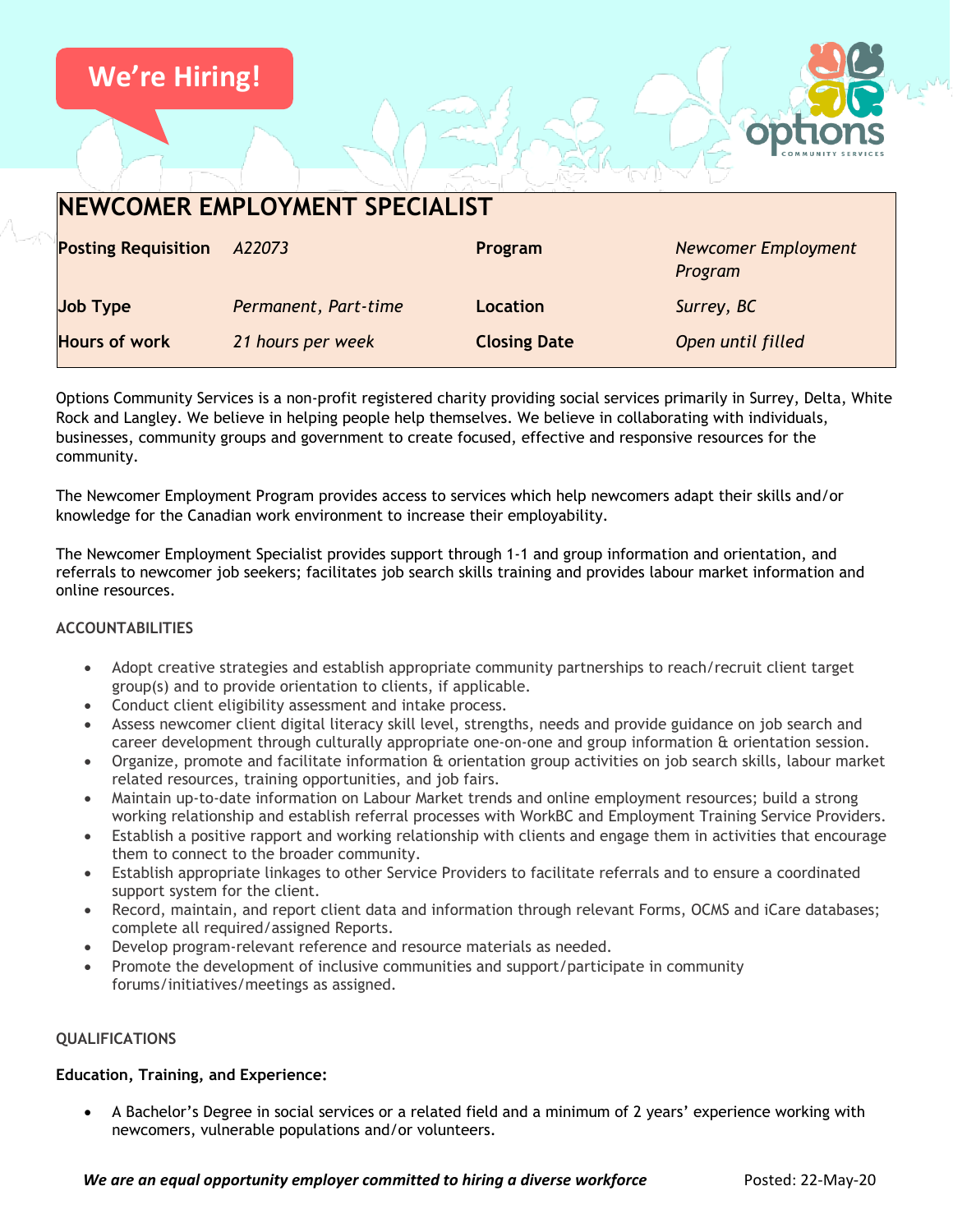## **We're Hiring!**

- Career Practitioner Development Certificate is required
- Proficiency in computer skills and experience using online platforms
- Second language is considered an asset (Spanish, Ukrainian, Arabi, Dari/Pashto or Punjabi)
- Aware of needs and issues/challenges related to immigrant/refugee/newcomer settlement needs in Surrey and Delta
- Knowledge of Government (Immigration, Express Entry, Provincial Nomination Program, etc.) and Community Resources/Services
- Class 5 Driver's License and reliable vehicle an asset
- Current Level 1 First Aid certificate an asset

#### **Skills and Abilities:**

- Proficient verbal and written knowledge of English
- Proficiency in the use of online platforms
- Additional language skills relevant to populations served is required
- Fluent understanding of the career/employment needs of a range of newcomers, from skilled professionals to the needs of multi-barriered/vulnerable clients
- Demonstrated knowledge of Provincial Employment Standards, Canadian work culture and job market, National Occupational Classification, designations/training, accreditation and transition
- Demonstrated Ability to support clients in career planning and acquisition of job search skills/tools, including interview skills, self-marketing, resume writing, etc.
- Understand job search strategies applicable to client populations and how to assist in methods to develop selfmarketing in job search
- Ability to identify and access community services and resources related to newcomers seeking jobs
- Strong active listening, empathy, and counseling skills
- Ability to organize and facilitate online group Information and Orientation activities
- Ability to maintain and keep accurate and up-to-date client records
- Understanding of social service programming and resources, multiculturalism and immigrant/refugee issues
- Strong understanding of the Canadian legal system, laws and public policy pertaining to service population(s)
- Demonstrated ability to work with individuals and communities suffering from discrimination, racism and culture shock
- Strong communication, interpersonal/relationship-building intercultural competency, as well as crisis intervention, conflict resolution, critical thinking, and problem-solving skills/techniques
- Strong level of computer proficiency; in particular, strong Microsoft Word, MS PowerPoint, MS Excel spreadsheet, database, internet/email, scanning skills
- Ability to work in a fast-paced, multicultural and diverse environment
- Ability to work independently, set priorities, manage multiple tasks and meet deadlines
- Flexibility and willingness to work outside of regular work hours
- Good team work and strong work ethics
- Must be sensitive to and respectful of cultural and lifestyle diversity

#### **SPECIAL REQUIREMENTS**

- Successful candidates will be required to provide a current and satisfactory Criminal Reference Check / Vulnerable Sector search preceding their start date.
- Applicants may be required to provide proof of Covid -19 vaccination.
- Applicants with lived experience are strongly encouraged to apply.

*\*An eligibility list may be maintained for up to six months. Eligible applicants may be offered a casual position.*